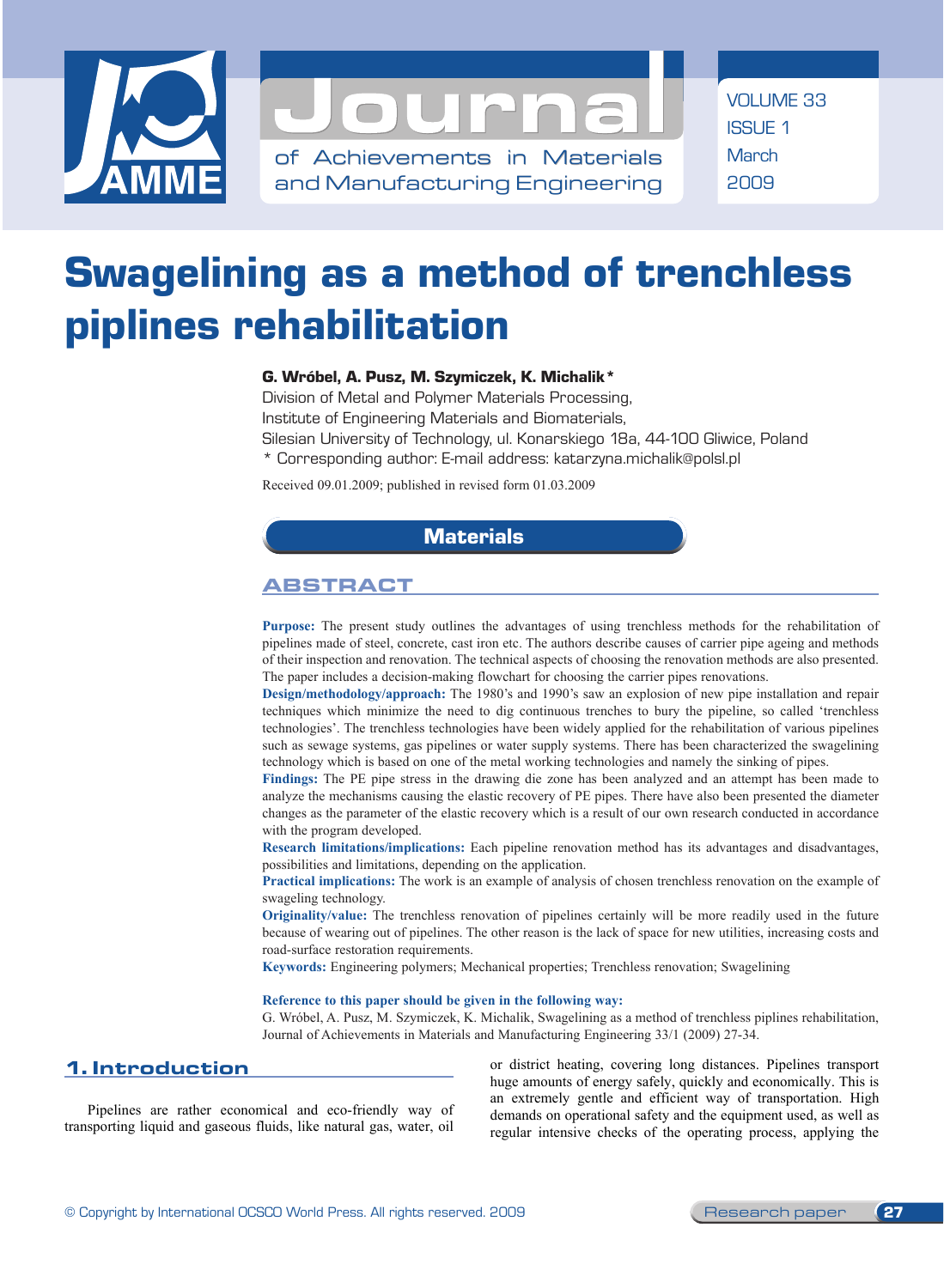latest techniques, assure the high safety standards of this transportation system.

If the water supply is nationwide, water galleries and transport lines installed underground connect the source to the storage and distribution spots, which are often far away. Pipelines transport oil and gas from the exploitation area to the plants for further processing.

The products are handed on to the industrial or private user via further transport and distribution lines or distribution networks.

In the last two to three decades, many new underground utility construction and repair technologies have emerged that are grouped under the term *trenchless technology*. The term is used to describe those technologies that allow the installation, replacement or repair of underground utilities or conduits without the need for the excavation of a continuous trench from the surface. While the term *trenchless*  certainly applies to larger bored tunnels also, the term is typically used to refer to urban-utility-scale-technologies rather than rail, metro, or road tunnel installations [1-4].

The development of these technologies provides new solutions for installing and maintaining urban utility systems but also introduces new issues into the planning, design and operation of these systems. These new issues have impacts on the engineers who plan and design the systems, impacts on the conduct of site investigations for utility work, and impacts on the long-term arrangements of urban utility systems as the techniques are used more extensively.

# **2. Trenchless method renovation**  of pipelines renovation

Actually, rehabilitation of existing pipeline systems has already been carried out since the first installation of pipes. When a system became malfunctioning for one reason or another, upgrading of some sort was simply necessary. The international standardization body ISO, have describe and classified the several options of rehabilitation. Figure 1 is demonstrating rehabilitation options.



Fig. 1. Rehabilitation options (ISO) [5]

The general term *Rehabilitation* can be broken down into three areas [5]:

- x Repair rectification of local damage,
- x Replacement construction of a new pipeline,
- Renovation improving the performance of a pipeline by inserting or applying a liner.

Trenchless technologies lie in the deposition, fixing or renovation of underground infrastructure with a little or even zero digging operations. Fixing operations are a special case of renovation, when the technical capacity of the pipelines is restored through sealing or local repairs. A sealing up operation lies in filling undug or leaking places with a sealing material or injecting liquid sealing materials inside the pipeline. Thus, external and internal sealing up methods can be distinguished.

The trenchless technologies constitute efficient replacement to the traditional pipelines rehabilitation methods due to the substantial reduction or elimination of trenching, protection of the natural environment and considerable reduction of costs including social costs. A further proof of the increased interest in the subject techniques is the Poland's access to the ISTT – International Society for Trenchless Technology which took place at the  $17<sup>th</sup>$ International "No-Dig" Fair '99 [6]. In order not to allow a situation where it is no longer possible to rehabilitate the pipeline using a trenchless technology detailed surveys and site investigations of the pipelines must be carried out. First an examination of the soil and water conditions must be performed as well as the depth at which the pipeline to be rehabilitated is laid must be determined. Further an inspection of the pipeline condition should be made with special attention being paid to the material, shape and length of individual sections. To this end a number of analyses of both the soil and the pipeline condition are made. The analysis of the pipeline condition is usually made by means of the CCTV **(**Closed Circuit TeleVision) inspection or using a sonar or a radar (used as addition to the data acquired using the CCTV) prior to which a thorough cleaning of the duct must be performed [7]. Apart from the above mentioned systems of the acquisition of data important for the pipeline rehabilitation there are also systems enabling an inspection of ducts which are partially filled. They are TV cameras used above the water surface and sonar transponders employed below the water surface. In order to chart location maps of the area of works including all obstacles located in the ground (light pipes, cables, pipes etc.) georadars are used [8, 9, 10].

A precise examination of the overall condition of the pipeline and the cause of the failure enables the optimum selection of the repair technology and a substantial reduction of costs.

The swagelining technology allows a tight fitting of the PE pipes inside the rehabilitated pipeline. This applies both to the operation stage forming in the drawing die zone and the elastic recovery after the insertion into the rehabilitated pipeline.

This study focuses on the swagelining technology which was developed by British Gas North Western Region at the end of the 1970's and introduced in the commercial scale in the 1980's.

First attempts to rehabilitate pipelines by means of that technology were made with the use of pre-heated insert "gettingthrough" pipes. The result of the heating process was the reduction of the drawing damages. However, the process required the additional equipment to be employed which was the reason for many problems during the reconstruction. The development of the technology and its constant improvement resulted in pulling the PE pipes into the reconstructed host pipe without additional preheating of the insert pipe. The technology of drawing PE pipes without preheating was used for the first time in Chester in 1989.There are many trenchless pipeline rehabilitation technologies available in the market. The most frequently used trenchless renovation methods are presented in Table 1.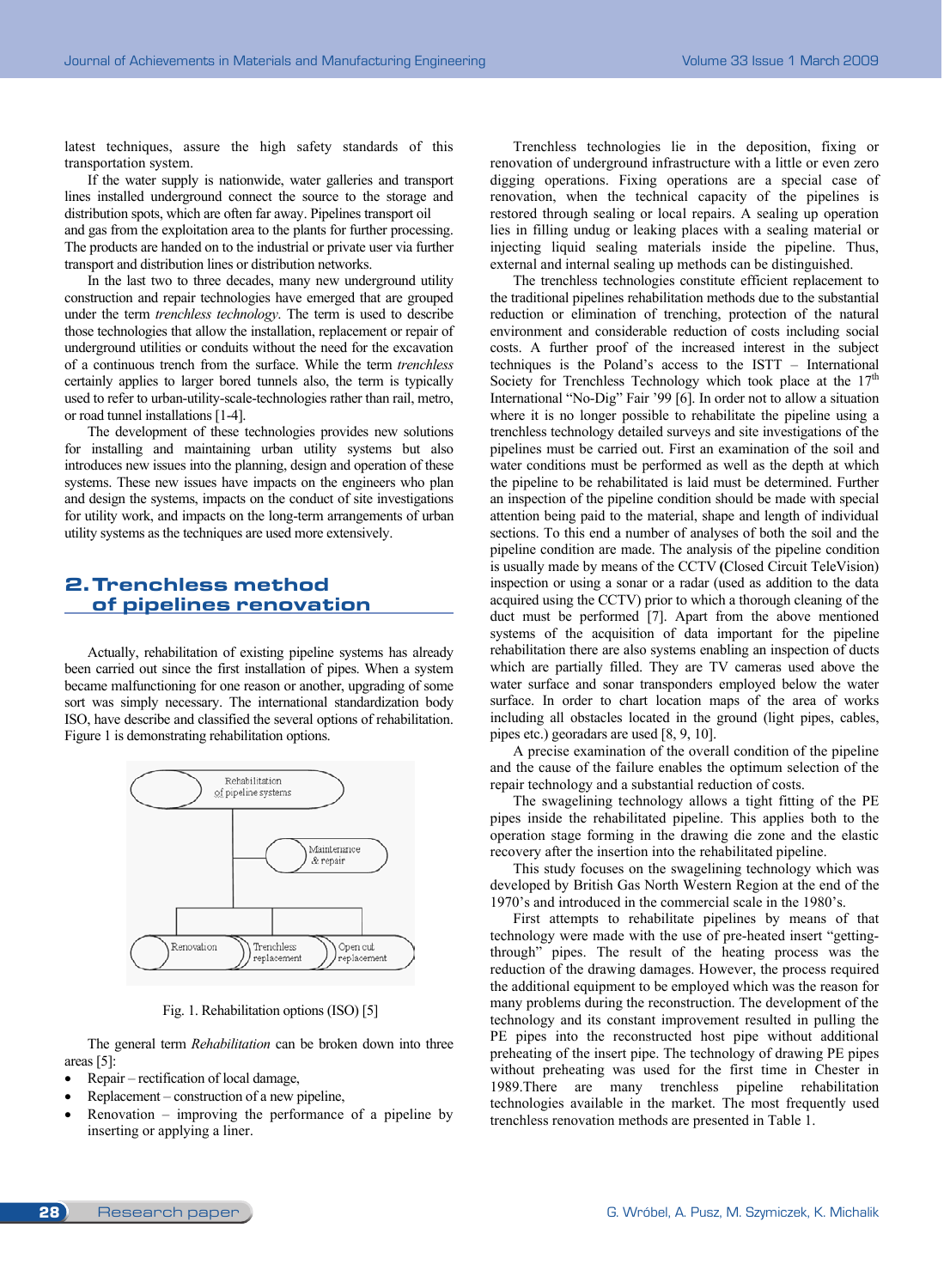Table 1.

Basic sealing techniques and trenchless pipeline refit methods [2, 5, 6, 7, 11]

| Exemplary<br>method of a<br>type             | Short description                                                                                                                                                                          | Advantages                                                                                                                                                                          | Disadvanteges                                                                                                                |  |  |  |
|----------------------------------------------|--------------------------------------------------------------------------------------------------------------------------------------------------------------------------------------------|-------------------------------------------------------------------------------------------------------------------------------------------------------------------------------------|------------------------------------------------------------------------------------------------------------------------------|--|--|--|
| <b>SLIPLINING</b>                            |                                                                                                                                                                                            |                                                                                                                                                                                     |                                                                                                                              |  |  |  |
| Sliplining                                   | Insertion of one long section of lining of<br>lower diameter, made of plastic material                                                                                                     | Non invasive for regular operations;<br>short time of performance; relatively<br>low cost; simple in performance;<br>usually self-bearing method; no<br>accurate sealing up needed. | Can't be used for sharp curves;<br>complex process of connection<br>reconstruction, may require sealing<br>up.               |  |  |  |
| Shortlining<br><b>WIR</b>                    | Ca 0,5 m long, lower diameter pipe<br>modulus are introduced to the pipeline.                                                                                                              | Apart from the above options for<br>refitting underground instalment.                                                                                                               | Limiting ductibility of pipeline;<br>can't be used for sharp curves;<br>injection needed.                                    |  |  |  |
|                                              |                                                                                                                                                                                            | <b>CLOSE FIT LINING</b>                                                                                                                                                             |                                                                                                                              |  |  |  |
| U,C,H, Liner                                 | Make use of longitudinal deformation of<br>U, C, H- these are reduced linings. PE<br>and PCV pipes can be used.                                                                            | Short time of refit; high durability;<br>lenght of refited sections up to 1000 m<br>long wide range of diameters.                                                                   | Needed pressure or increas<br>temperature treatment; slightly<br>reduced ductibility.                                        |  |  |  |
| Neofit                                       | Small, elastic pipe made of PET is<br>introduced to the pipeline; then it is<br>enlarged.                                                                                                  | Provides good tightness fastness of<br>refit; expands 2,2 times the initial<br>diameter size; easy to perform.                                                                      | Does not transmit loads, used only<br>for water.                                                                             |  |  |  |
| Swagelining                                  | PE lining is tightly disposed in the<br>pipeline; the pipe is dragged through a<br>reductor decreasing the diameter;<br>material memory; paradigm inserts are<br>used.                     | Minimal number of trenches;<br>performed quickly; no interpipe<br>injection needed; connections are easy<br>to perform.                                                             | The state of the pipeline determines<br>the type of installed lining capable<br>of transmitting loads it can be<br>disposed. |  |  |  |
| Soft lining                                  | Special epoxy or polyester resin<br>impregnated sleeve is dragged the<br>pipeline; then it is pressure-adjusted to<br>the pipeline wall and hardened with hot<br>water, water steam or UV. | Transmits external loads can be used<br>for refitting curvilinear section; local<br>contractions; small deformations of<br>the pipeline.                                            | Needs detailed cleaning specialist<br>equipment; high cost; TV inspection<br>needed.                                         |  |  |  |
|                                              |                                                                                                                                                                                            | ONE-LINE REPLACEMENT                                                                                                                                                                |                                                                                                                              |  |  |  |
| Static                                       | Refitting of steel pipes; steel pipe is cut                                                                                                                                                | Applicable for refitting of steel, cast                                                                                                                                             | Limited range of diameters; requires                                                                                         |  |  |  |
| burstlining                                  | and deflected underground.                                                                                                                                                                 | iron and plastic pipelines.                                                                                                                                                         | specialist equipment.                                                                                                        |  |  |  |
| Hydraulic<br>burstlining                     | Old pipeline is hydraulically crushed<br>with a segment reaming head under the<br>influence of hydraulic pressure.                                                                         | No dynamic environmental impact;<br>vibration; it can by used for compact<br>developed civic areas; small operation<br>area.                                                        | Needed specialist equipment,<br>special head or dragging device.                                                             |  |  |  |
| Pneumatic<br>burstlining                     | Old pipeline is crushed by a pneumatic<br>head, after which new pipes are dragged.                                                                                                         | Does not limit the ductibility of<br>pipeline; a larger diameter pipeline<br>can be installed.                                                                                      | Dynamic influence on utilities of<br>other networks.                                                                         |  |  |  |
| <b>SEGMENTAL LINING</b>                      |                                                                                                                                                                                            |                                                                                                                                                                                     |                                                                                                                              |  |  |  |
| Sanlinick<br>2000                            | Cast iron pipeline is sealed up by a<br>multilayer sleeve; stuck inside the<br>pipeline.                                                                                                   | Durability; tightness; perfect<br>adhesiveness of lining to the pipe                                                                                                                | For diameter over $0,2$ m this<br>methods is unprofitable, has to be<br>done off-line.                                       |  |  |  |
| Avonseal Two                                 | Sealing up external bell connections<br>with fibre.                                                                                                                                        | Short time of performance                                                                                                                                                           | The surface must be clean, gland<br>rings are used.                                                                          |  |  |  |
| Encapsulation<br>serie 6                     | Sealing up the bell surface with a tight<br>gland band Cast iron pipelines.                                                                                                                | Short time of performance                                                                                                                                                           | Gland band is used.                                                                                                          |  |  |  |
|                                              |                                                                                                                                                                                            | <b>SPRAY LINING</b>                                                                                                                                                                 |                                                                                                                              |  |  |  |
| Subterra<br>method                           | Various resins or cement slurries are<br>disposed on clean surface with a rotary<br>head.                                                                                                  | Controlled thickness of sprayed<br>material; connections are easy to<br>perform.                                                                                                    | Specialist equipment and detailed<br>cleaning of the pipeline are needed.                                                    |  |  |  |
| LIVE INSERTION                               |                                                                                                                                                                                            |                                                                                                                                                                                     |                                                                                                                              |  |  |  |
| <b>Stive Vick</b><br>International<br>Method | New pipe is driven in and out with a<br>choking seal                                                                                                                                       | The medium is being constantly<br>transmitted through the space between<br>old and new pipeline.                                                                                    | Specialist equipment needed.<br>Dangerous.                                                                                   |  |  |  |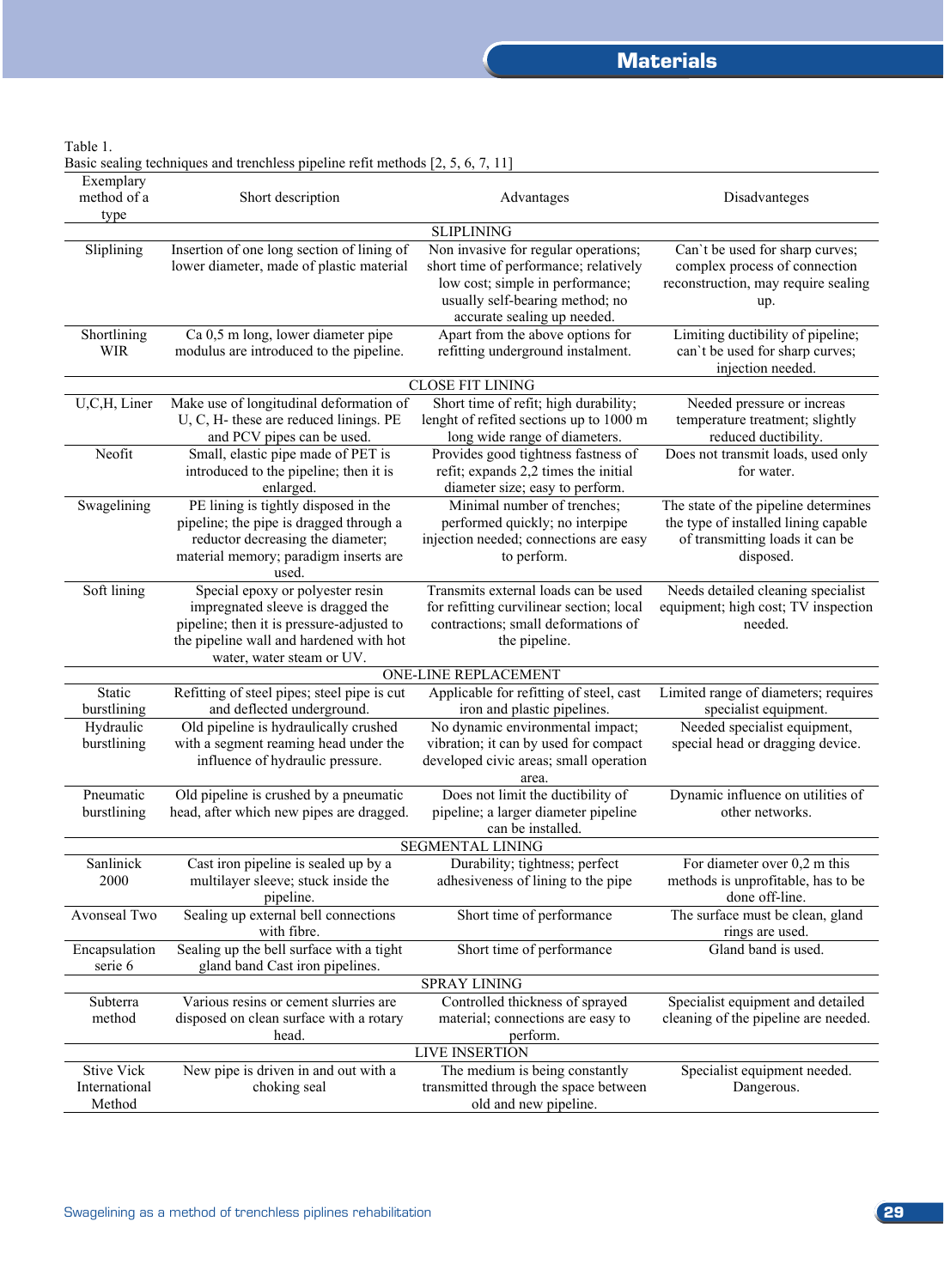

Fig. 2. Decision guide [12, 13, 14]

In the case of a bad technical state of pipelines, the most suitable renovation method can be selected on the basis of the inspection results. The use of trenchless methods of pipelines renovation, as compared with the traditional ones, gives the following advantages:

- less social inconvenience (traffic, commerce),
- less interference with cables and other services.
- less disruption of nature and the environment (trees, waterways),
- independent organisation (no work on other services underground required),
- less time and money needed.

To select the best rehabilitation method, an attention should be paid to the number of pipelines data. The flow chart in (Fig. 2.) helps decision makers to find the appropriate solution for a particular problem.

# **3.Technolgy characteristics**  3. Technolgy characteristics

The swagelining method belongs to the group of close fitting renovation techniques. It means that a lining set in the result of an installing process closely adheres with its external surface to the renovated pipeline internal surface. Due to it, a reduction of a renovated pipe cross section is limited to minimum what is of great importance in the case of renovation of pipelines the flow capacity of which has not to be reduced or reduced in a small rate only.

In the swagelining method, a polyethylene pipe is used as a standard lining. In dependence on a technical state of a pipeline submitted to renovation, there may be applied a structural lining – being able to carry out all internal and external loads by itself or an interactive lining– which has to co-operate with the construction of an old pipeline because it is not able to carry out either internal loads or external loads by itself. Figure 3 is presenting idea of renovation in swagelining method [15].



Fig. 3. Idea of renovation in swagelining method  $[15]$ : 1 – new PE pipe, 2 – reducing die, 3 – hydraulic pusher, 4 – clamp, 5 – original pipe,  $6 -$  towing cone,  $7 -$  winch,  $8 -$  entry pit,  $9 -$  ground level,  $10 -$  exit pit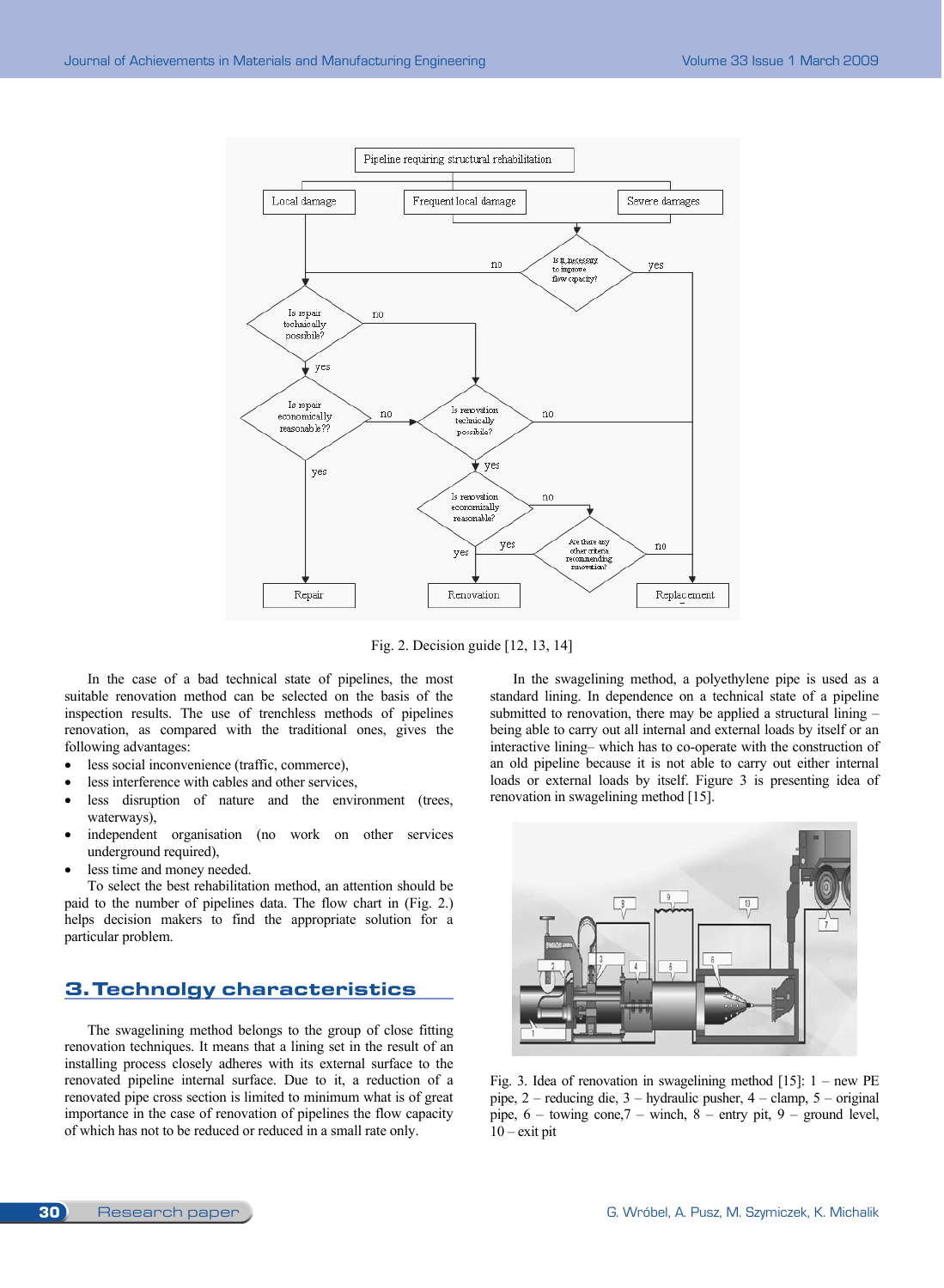## **[Materials](http://www.journalamme.org)**

The interactive lining (a polyethylene pipe having wall of small thickness) is inserted in the case when the old pipeline strength will remain sufficient within further tens years and the decision to carry out renovation works was taken because the pipeline shows leakages or requires a corrosion protection or shows an excessive pipe inner surface abrasive wear. In such situation, even an improvement of pipe hydraulic characteristics will occur due to relatively thin pipe wall and low roughness of pipe inner surfaces. It is not expected to meet an emergency case before expiration of ca 50-year period because an abrasive wear of polyethylene is very low (this material shows the highest resistance to the abrasive wear among commonly used installation materials). The structural lining is installed in the case wherein the pipeline strength condition reaches a critical state or when such state is expected in nearest years [16-19].

The swagelining method consists in a close setting of polyethylene linings inside old pipelines. In order to obtain such effect, standard polyethylene pipes having the outer diameter only somewhat greater than the inner diameter of a renovated pipeline are welded into a section longer by several meters than the renovated pipeline section. After cutting-out outer excessive ends of the pipe, (i.e. PE pipe ends), it is pulled through a pull-plate in order to reduce its cross-section (obtaining 12%- diameter reduction). Due to it, the temporary deformed lining may be pulled-in into a renovated pipeline without difficulties. On completion of this process, ends of the lining are fitted with suitable shape-elements and the lining is filled-up with water throughout blind flanges in order to accelerate a lining reversion process by maintaining suitable pressure inside (the lining will return then to its initial shape). The recovery process is completed in the moment, when the lining outer surface will come into contact with the old pipeline inner surface because the renovated pipeline inner diameter is somewhat greater than the lining initial diameter. With this way, the close fitting effect is obtained. Fig. 4 is presenting how does swageling works [20-24].



Fig. 4. Action of swageling [15]

## 4. Experimental setup **5. Own research**

The drawing process causes the material to deform due to following external forces: efforts (active forces) (F – drawing load) and reactions  $(F_r - \text{tool reaction}, F_t - \text{friction force}) - \text{Fig. 5.}$ 

The above forces cause the internal stresses to occur in the material drawn. The axial – symmetric stresses are characteristic for the sinking of pipes where the following stresses are observed [25]:

- axial stresses (tensile stresses)  $\sigma_1$ ,
- radial stresses (compressive stresses)  $\sigma_r$ ,
- circumferential stresses (compressive stresses)  $\sigma_{\omega}$ ,

The value of the drawing load F depends on the properties, dimensions, size and viscoelastic recovery of the material drawn as well as on the tool geometry. There is also a significant, indirect dependence on the process temperature.

The process analysis shows that the material in the die zone is partially plasticized. On leaving the die, a rapid diameter increase or swelling are observed and therefore the pipe remains under load.



Fig. 5. Forces and stresses in the drawing (sinking) process [25]

Such a natural return is the result of the viscoelastic recovery. During the process the elastic recovery is more rapid after the leaving of the die zone and on releasing the tension. In the remaining time, when lacking the tension – after the complete release of the pipe - or under the conditions of the tension being fixed, the recovery is slower. Eventually this is to ensure a tight fitting of the inserted PE pipe in the pipeline being rehabilitated. The process analysis may not, however, disregard the plastic strains causing permanent reduction of the inserted pipe diameter. Such strains are the result of the partial plasticizing of the material in the die zone.

The actual stresses inside the wall of the pipe being pulled in depend on the drawing speed. The speed influences the time the pipe remains inside the die and the speed of strains as well as the extent of the plastic strains.

Consequently, a conclusion can be drawn that it takes the properly adjusted drawing speed enabling an insertion of the pipe into the rehabilitated pipeline with simultaneous elastic recovery to achieve an efficient drawing process.

## **5. Own research**

An attempt was made under this study to create a basis for the rational selection of the conditions of the pipe drawing as the trenchless method of the rehabilitation of pipelines.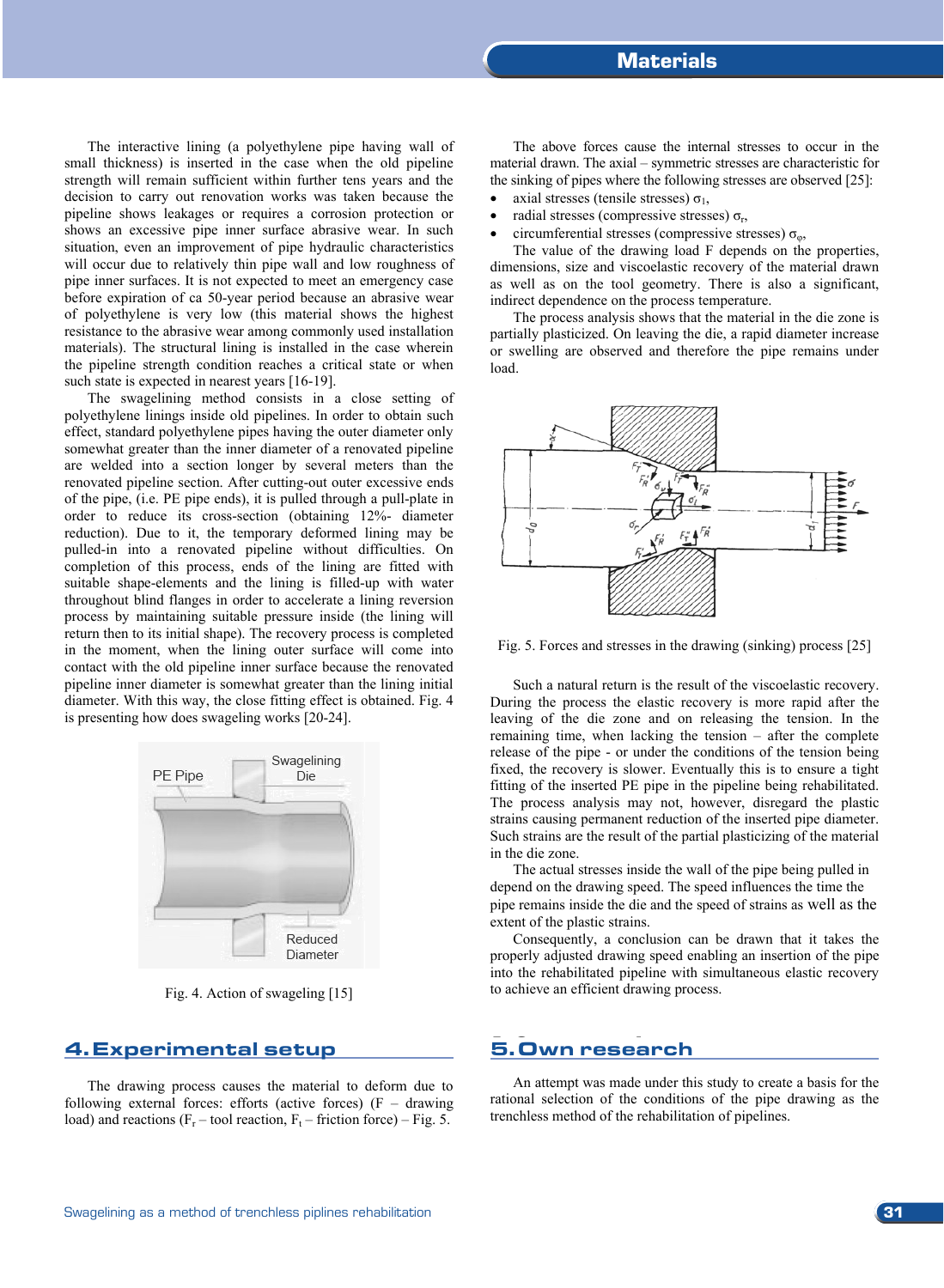

Fig. 6. Test stand and die

The research was carried out in the laboratory of the Derpartment of Processing of Metals and Polymer Materials. A Heckert FPZ 100/1 testing machine (Fig. 6.) was adapted for the purpose of testing. A tensile test was performed with the die mounted in the traverse cassette.

The machine speed – being at the same time the speed of the die – was 530 [mm/min]. In order to determine the dependence of the elastic recovery on the geometric parameters of the die, different die generator inclination angles were used and the reduction ratio was diversified – see Table 2.

#### Table 2

|  | Geometric parameters of die |  |
|--|-----------------------------|--|
|--|-----------------------------|--|

| <b>ANGLE</b>                     | 12.50 | $15^{\circ}$             | 1750 |
|----------------------------------|-------|--------------------------|------|
| <b>REDUCTION</b><br><b>RATIO</b> |       | 10%<br>15%<br><b>20%</b> |      |

The assessment was made basing on the data published and the research performed, taking into account geometric parameters of the die, drawing force and speed, properties of the material the pipe was made of as well as the pipe dimensions.

Under the research, in order to determine the subject elastic recovery, the following PE pipes were used: PE100Ø63 SDR 11 and SDR 17 manufactured by ELPLAST PLUS in Jastrzębie Zdrój. The tests were carried out in the ambient temperature of  $21^{\circ}$ C  $\pm$  2°C. During the testing the outer diameters were measured in specific intervals and the tensile force was recorded.

The results of the tests performed enabled the determination of the drawing force on the geometric parameters of the die and the series of the pipes tested – see Fig.7.

There are two areas visible in the figure, first of them for SDR 11 – values from 6.8 kN to 10.9 kN and the other one - for SDR 17 with significantly lower force values ranging from 4.3 kN to 7.4 kN which is the result of the wall thickness.

In order to determine the elastic recovery of the pipe the outer diameter was measured. The diameter was measured in fixed intervals counted from the drawing process completion. Due to the ovality of the pipes drawn the arithmetic mean of five measurements was assumed.



Fig. 7. Drawing force and the reduction ratio

The process analysis demonstrates that the material in the die zone is plasticized. Further stage is the process of the viscoplastic recovery under conditions of the axial load and after the release thereof.

In the tests performed the tension was released after one minute time which is reflected in the presented diagram of the diameter change as a function time (see Fig. 8). The diagram illustrates the successive stages of the elastic recovery – pulling through the die (die), "swelling" (up to 1 min after leaving the die), tension release (after 1 minute), further return to the original diameter (from 1 minute to 3000 minutes).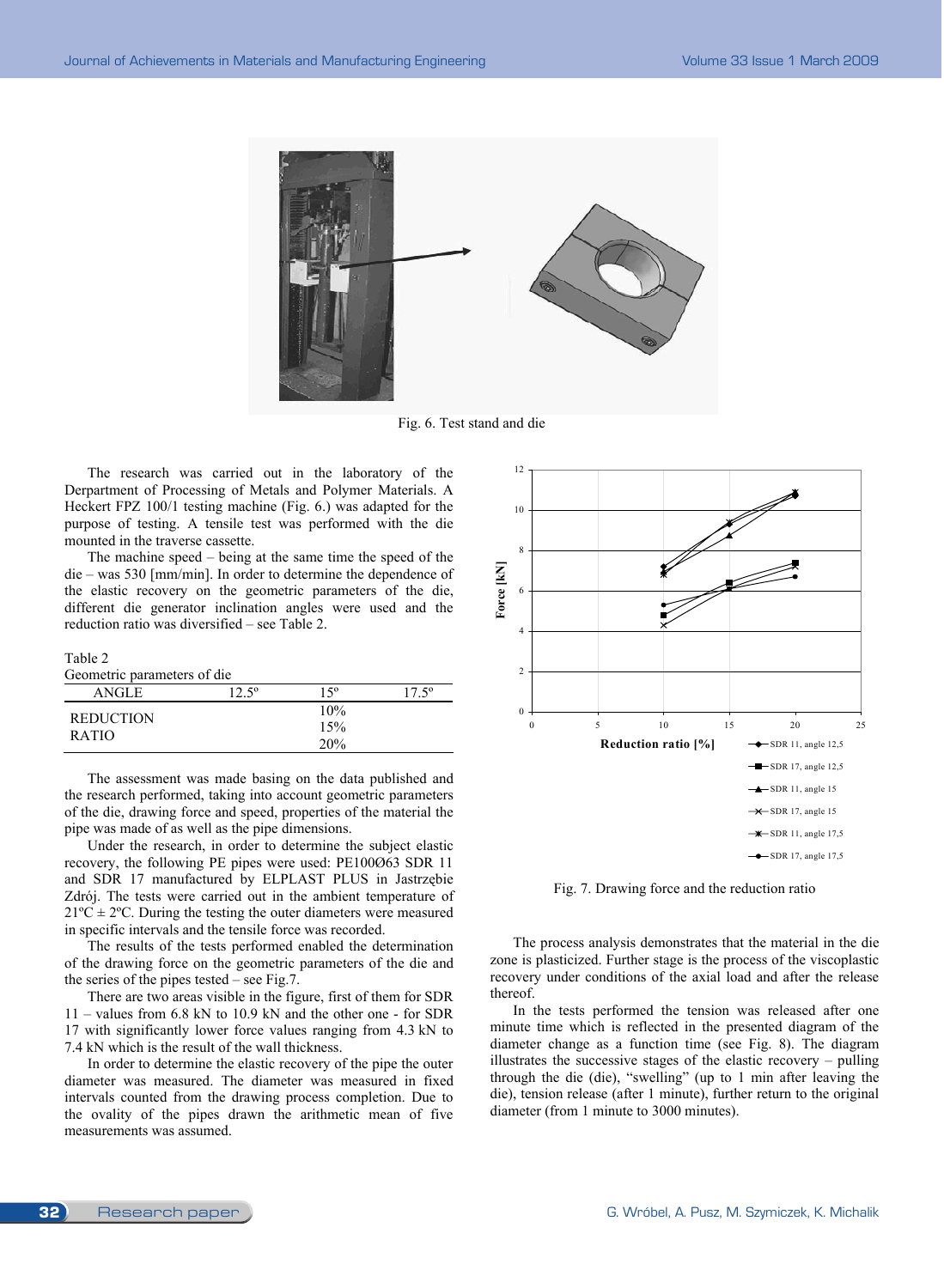

Fig. 8. Drawing force and the reduction ratio

## **6. Conclusions**  6. Conclusions

The elastic recovery varies according to the die angle and the reduction ratio. The elastic recovery increases as the die angleand the reduction ratio increase. The thicker the wall the more intense the recovery.

The most intense elastic recovery of the pipe tested takes place during the initial 30 minutes after the completion of the drawing test.

Quantitative characteristics of the process will be used in the procedures of selecting tools and materials for individual reconstructions.

When rehabilitation of pipe system is required for one reason or another, renovation using plastics pipes shall certainly be considered as a possible solutions. In most cases it is much more cost-effective and it only violates the environment to a small extent.

Pipelines renovation techniques are more and more commonly applied in Poland. Among the most important advantages of these techniques are:

- minimized noxiousness for the citizens,
- little or zero chance to damage cables and other underground utilities,
- minimum environmental impact,
- little co-operation with other technical services,
- time and money savings.

Each pipeline renovation method has its advantages and disadvantages, possibilities and limitations, depending on the application.

To conclude, the trenchless renovation of pipelines certainly will be more readily used in the future because of the mass aging them. The other reason is the lack of space for new utilities, increasing costs and road-surface restoration requirements.

## **References**  References

- [1] L.A. Dobrzański, Engineering materials and material design. Principles of materials science and physical metallurgy, WNT, Warsaw, 2006 (in Polish).
- [2] M. Szymiczek, Swagelining drawing polyethylene pipes in reconstruction of flowing network, PhD thesis, Gliwice, 2005.
- [3] L.B. Behenna, K. Hicks, Swagelining the ERS. Died, buried and forgotten, Gas Engineering and Management 5 (1993) 127.
- [4] H. Seatchling, The plastics handbook, WNT, Warsaw, 2000.
- [5] ISO International Organization for Standardization, Techniques for Rehabilitation of Pipeline systems by the use of Plastics Pipes and their constituents, ISO TR 11295, Geneva, 1992.
- [6] Trechnles Technology, We are in ISTT, Warsaw, 1999 (in Polish).